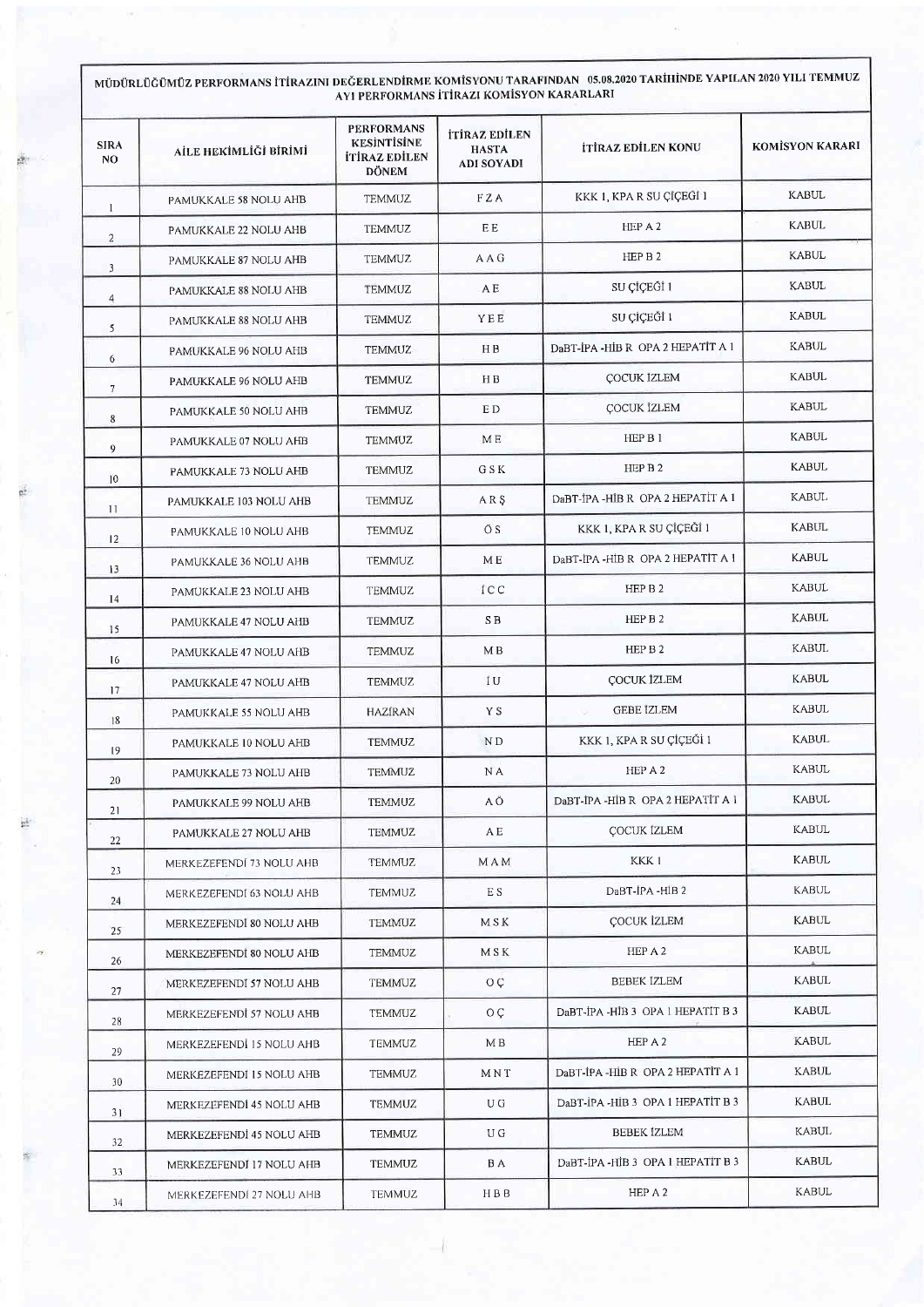|  | 35 | MERKEZEFENDI 26 NOLU AHB | <b>TEMMUZ</b> | FBC        | KKK 1, KPA R SU ÇIÇEĞİ 1         | <b>KABUL</b> |
|--|----|--------------------------|---------------|------------|----------------------------------|--------------|
|  | 36 | MERKEZEFENDI 43 NOLU AHB | <b>TEMMUZ</b> | DBT        | <b>GEBE IZLEM</b>                | <b>KABUL</b> |
|  | 37 | PAMUKKALE 13 NOLU AHB    | TEMMUZ        | M S A      | HEP A 2                          | <b>KABUL</b> |
|  | 38 | PAMUKKALE 13 NOLU AHB    | <b>TEMMUZ</b> | <b>MSA</b> | <b>COCUK IZLEM</b>               | <b>KABUL</b> |
|  | 39 | PAMUKKALE 13 NOLU AHB    | TEMMUZ        | EFA        | <b>COCUK IZLEM</b>               | <b>KABUL</b> |
|  | 40 | PAMUKKALE 13 NOLU AHB    | <b>TEMMUZ</b> | EFA        | HEP A 2                          | <b>KABUL</b> |
|  | 41 | PAMUKKALE 17 NOLU AHB    | TEMMUZ        | M S        | <b>COCUK İZLEM</b>               | <b>KABUL</b> |
|  | 42 | PAMUKKALE 52 NOLU AHB    | TEMMUZ        | A S K      | DaBT-IPA-HIB 3 OPA 1 HEPATIT B 3 | <b>KABUL</b> |
|  | 43 | PAMUKKALE 43 NOLU AHB    | TEMMUZ        | A T        | DaBT-IPA-HIB R OPA 2 HEPATIT A 1 | KABUL        |
|  | 44 | PAMUKKALE 38 NOLU AHB    | TEMMUZ        | B S        | DaBT-IPA-HIB 1                   | KABUL        |
|  | 45 | PAMUKKALE 27 NOLU AHB    | TEMMUZ        | YE         | KKK 1, KPA R SU CICEĞİ 1         | <b>KABUL</b> |
|  | 46 | PAMUKKALE 27 NOLU AHB    | TEMMUZ        | YE         | <b>ÇOCUK IZLEM</b>               | <b>KABUL</b> |
|  | 47 | PAMUKKALE 48 NOLU AHB    | TEMMUZ        | MHC        | DaBT-IPA -HIB R                  | <b>KABUL</b> |
|  |    | PAMUKKALE 20 NOLU AHB    | <b>TEMMUZ</b> | M A        | DaBT-IPA -HIB 2 KPA 2            | <b>KABUL</b> |
|  | 48 | PAMUKKALE 83 NOLU AHB    | <b>TEMMUZ</b> | M S G      | DABT R-KKK 2                     | <b>KABUL</b> |
|  | 49 | PAMUKKALE 82 NOLU AHB    | <b>TEMMUZ</b> | <b>MES</b> | KKK 1, KPA R SU ÇİÇEĞİ 1         | <b>KABUL</b> |
|  | 50 | PAMUKKALE 02 NOLU AHB    | TEMMUZ        | MEC        | DaBT-IPA-HIB R OPA 2 HEPATIT A 1 | <b>KABUL</b> |
|  | 51 | PAMUKKALE 94 NOLU AHB    | TEMMUZ        | A H        | DaBT-IPA -HIB R OPA 2            | <b>KABUL</b> |
|  | 52 | PAMUKKALE 94 NOLU AHB    | <b>TEMMUZ</b> | ZB         | KKK 1, KPA R SU ÇİÇEĞİ 1         | <b>KABUL</b> |
|  | 53 | PAMUKKALE 94 NOLU AHB    | TEMMUZ        | ΖB         | ÇOCUK İZLEM                      | <b>KABUL</b> |
|  | 54 | PAMUKKALE 94 NOLU AHB    | TEMMUZ        | ÖМ         | <b>COCUK IZLEM</b>               | <b>KABUL</b> |
|  | 55 | PAMUKKALE 94 NOLU AHB    | TEMMUZ        | S A        | COCUK İZLEM                      | KABUL        |
|  | 56 | PAMUKKALE 94 NOLU AHB    | <b>TEMMUZ</b> | E B        | COCUK IZLEM                      | <b>KABUL</b> |
|  | 57 | MERKEZEFENDÍ 45 NOLU AHB | TEMMUZ        | E T        | BEBEK İZLEM                      | <b>KABUL</b> |
|  | 58 | MERKEZEFENDI 45 NOLU AHB | <b>TEMMUZ</b> | E T        | BCG DaBT-IPA HIB 1 KPA 1         | <b>KABUL</b> |
|  | 59 | MERKEZEFENDI 62 NOLU AHB | TEMMUZ        | EÇ         | BCG DaBT-IPA HIB 1 KPA 1         | KABUL        |
|  | 60 | MERKEZEFENDI 62 NOLU AHB | TEMMUZ        | E K        | DaBT-IPA-HIB 3 OPA 1 HEPATIT B 3 | <b>KABUL</b> |
|  | 61 | MERKEZEFENDI 56 NOLU AHB | TEMMUZ        | M Y H      | HEP B 1                          | KABUL        |
|  | 62 | MERKEZEFENDI 26 NOLU AHB | <b>TEMMUZ</b> | SÖ         | BCG DaBT-IPA HIB 1 KPA 1         | <b>KABUL</b> |
|  | 63 | MERKEZEFENDI 30 NOLU AHB | <b>TEMMUZ</b> | GEE        | GEBE IZLEM                       | KABUL        |
|  | 64 | MERKEZEFENDI 29 NOLU AHB | TEMMUZ        | S A        | HEP B 1                          | <b>KABUL</b> |
|  | 65 | SERÍNHÍSAR 01 NOLU AHB   | TEMMUZ        | N S        | HEP B 1                          | <b>KABUL</b> |
|  | 66 | SARAYKOY 09 NOLU AHB     | TEMMUZ        | A F        | ÇOCUK İZLEM                      | <b>KABUL</b> |
|  | 67 | HONAZ 03 NOLU AHB        | <b>TEMMUZ</b> | D L        | DaBT-IPA-HIB R OPA 2             | KABUL        |
|  | 68 | HONAZ 08 NOLU AHB        | HAZIRAN       | EAA        | DABT-IPA-HIB 3.DOZ               | KABUL        |
|  | 69 | HONAZ 08 NOLU AHB        | HAZIRAN       | A U        | <b>GEBE IZLEM</b>                | <b>KABUL</b> |
|  | 70 | HONAZ 08 NOLU AHB        | HAZİRAN       | N D        | GEBE IZLEM                       | <b>KABUL</b> |
|  | 71 | HONAZ 08 NOLU AHB        | TEMMUZ        | M Y        | ÇOCUK İZLEM                      | <b>KABUL</b> |
|  | 72 |                          |               |            |                                  |              |

三條。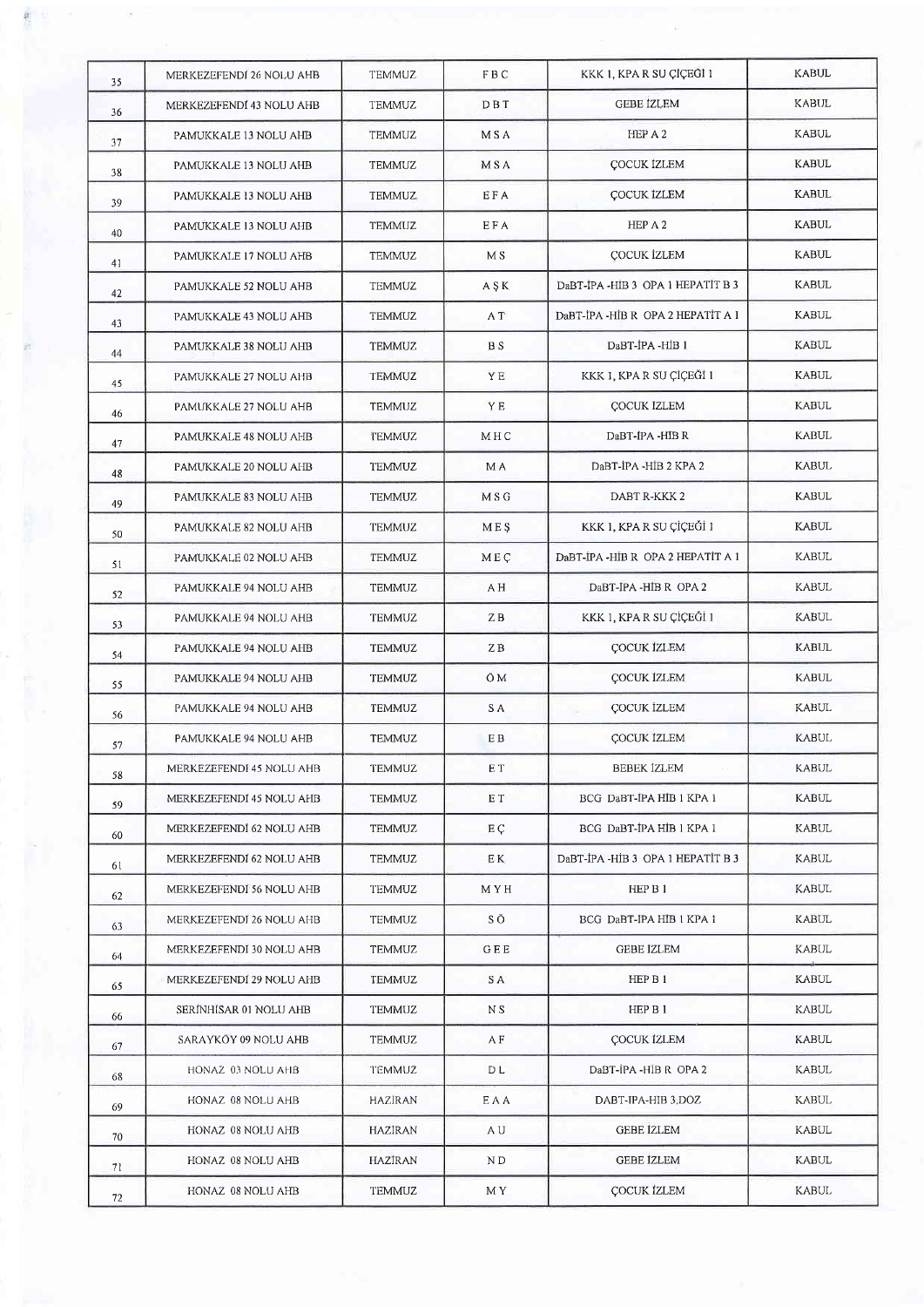| 73  | MERKEZEFENDI 47 NOLU AHB   | <b>TEMMUZ</b>  | AM <sub>S</sub> | <b>BEBEK IZLEM</b>                | <b>KABUL</b> |
|-----|----------------------------|----------------|-----------------|-----------------------------------|--------------|
| 74  | MERKEZEFENDI 47 NOLU AHB   | <b>TEMMUZ</b>  | AM <sub>S</sub> | HEP B 2                           | <b>KABUL</b> |
| 75  | BOZKURT 04 NOLU AHB        | <b>TEMMUZ</b>  | E S             | <b>COCUK IZLEM</b>                | KABUL        |
| 76  | BOZKURT 04 NOLU AHB        | <b>TEMMUZ</b>  | SB              | <b>GEBE IZLEM</b>                 | KABUL        |
| 77  | BOZKURT 04 NOLU AHB        | <b>TEMMUZ</b>  | A A             | BEBEK IZLEM                       | KABUL        |
| 78  | BOZKURT 04 NOLU AHB        | <b>TEMMUZ</b>  | B A             | DaBT-IPA-HIB R OPA 2 HEPATIT A 1  | <b>KABUL</b> |
| 79  | <b>BOZKURT 04 NOLU AHB</b> | <b>TEMMUZ</b>  | S Ç             | <b>GEBE IZLEM</b>                 | <b>KABUL</b> |
| 80  | BOZKURT 04 NOLU AHB        | <b>TEMMUZ</b>  | BNY             | <b>COCUK İZLEM</b>                | <b>KABUL</b> |
| 81  | BULDAN 03 NOLU AHB         | <b>TEMMUZ</b>  | M K D           | DaBT-IPA -HIB R OPA 2             | <b>KABUL</b> |
| 82  | CARDAK 04 NOLU AHB         | <b>TEMMUZ</b>  | MAB             | HEP B 1                           | KABUL        |
| 83  | CARDAK 04 NOLU AHB         | <b>TEMMUZ</b>  | ABY             | KKK 1, KPA R SU ÇİÇEĞİ 1          | <b>KABUL</b> |
| 84  | TAVAS 04 NOLU AHB          | <b>TEMMUZ</b>  | BY.             | DaBT-İPA -HİB 2 KPA 2             | <b>KABUL</b> |
| 85  | CÍVRÍL 13 NOLU AHB         | <b>HAZİRAN</b> | A B             | KKK1                              | <b>KABUL</b> |
| 86  | MERKEZEFENDI 80 NOLU AHB   | <b>TEMMUZ</b>  | <b>EBE</b>      | DaBT-IPA -HIB 3 OPA 1 HEPATIT B 3 | <b>KABUL</b> |
| 87  | CIVRIL 17 NOLU AHB         | <b>TEMMUZ</b>  | M M A           | <b>BEBEK İZLEM</b>                | <b>KABUL</b> |
| 88  | CIVRIL 17 NOLU AHB         | <b>TEMMUZ</b>  | M M A           | HEP B 1                           | <b>KABUL</b> |
| 89  | CIVRIL 16 NOLU AHB         | TEMMUZ         | ND              | DaBT-İPA -HİB R OPA 2 HEPATİT A 1 | <b>KABUL</b> |
| 90  | CIVRIL 07 NOLU AHB         | TEMMUZ         | MAS             | HEP B 2                           | <b>KABUL</b> |
| 91  | CAMELI 01 NOLU AHB         | <b>TEMMUZ</b>  | E S             | TD R                              | <b>KABUL</b> |
| 92  | PAMUKKALE 21 NOLU AHB      | TEMMUZ         | M S A           | HEP B 2                           | <b>KABUL</b> |
| 93  | PAMUKKALE 106 NOLU AHB     | TEMMUZ         | UET             | HEP B 1                           | <b>KABUL</b> |
| 94  | MERKEZEFENDI 60 NOLU AHB   | <b>TEMMUZ</b>  | NCD             | GEBE IZLEM                        | KABUL        |
| 95  | MERKEZEFENDİ 74 NOLU AHB   | TEMMUZ         | M A             | BCG DaBT-IPA HIB 1 KPA 1          | <b>KABUL</b> |
| 96  | MERKEZEFENDI 37 NOLU AHB   | TEMMUZ         | A T             | KKK 1, KPA R SU ÇİÇEĞİ 1          | <b>KABUL</b> |
| 97  | MERKEZEFENDI 97 NOLU AHB   | <b>TEMMUZ</b>  | C <sub>C</sub>  | DaBT-IPA-HIB R OPA 2 HEPATIT A 1  | <b>KABUL</b> |
| 98  | PAMUKKALE 99 NOLU AHB      | <b>TEMMUZ</b>  | МŌК             | <b>BEBEK IZLEM</b>                | <b>KABUL</b> |
| 99  | PAMUKKALE 99 NOLU AHB      | <b>TEMMUZ</b>  | MÖK             | HEP B 1                           | <b>KABUL</b> |
| 100 | PAMUKKALE 96 NOLU AHB      | <b>TEMMUZ</b>  | <b>BSK</b>      | <b>BEBEK IZLEM</b>                | <b>KABUL</b> |
| 101 | SARAYKÖY 09 NOLU AHB       | <b>TEMMUZ</b>  | V E             | <b>GEBE IZLEM</b>                 | <b>KABUL</b> |
| 102 | TAVAS 12 NOLU AHB          | <b>TEMMUZ</b>  | НКТ             | BCG DaBT-IPA HIB 1 KPA 1          | <b>KABUL</b> |
| 103 | CIVRIL 04 NOLU AHB         | <b>TEMMUZ</b>  | Y C             | HEP B 2                           | KABUL        |
| 104 | CIVRIL 04 NOLU AHB         | TEMMUZ         | Y C             | <b>BEBEK IZLEM</b>                | <b>KABUL</b> |
| 105 | PAMUKKALE 99 NOLU AHB      | <b>TEMMUZ</b>  | НĪ              | <b>GEBE IZLEM</b>                 | <b>KABUL</b> |
| 106 | PAMUKKALE 99 NOLU AHB      | <b>TEMMUZ</b>  | YHC             | HEP A 2                           | <b>KABUL</b> |
| 107 | PAMUKKALE 54 NOLU AHB      | <b>TEMMUZ</b>  | SHK             | HEP A 2                           | <b>KABUL</b> |
| 108 | MERKEZEFENDI 81 NOLU AHB   | TEMMUZ         | MВ              | KKK 1, KPA R SU ÇİÇEĞİ 1          | <b>KABUL</b> |
| 109 | MERKEZEFENDI 05 NOLU AHB   | TEMMUZ         | M Y             | HEP B 2                           | <b>KABUL</b> |
| 110 | ACIPAYAM 02 NOLU AHB       | <b>TEMMUZ</b>  | YAE             | HEP B 2                           | <b>KABUL</b> |

 $\frac{1}{\alpha^2}$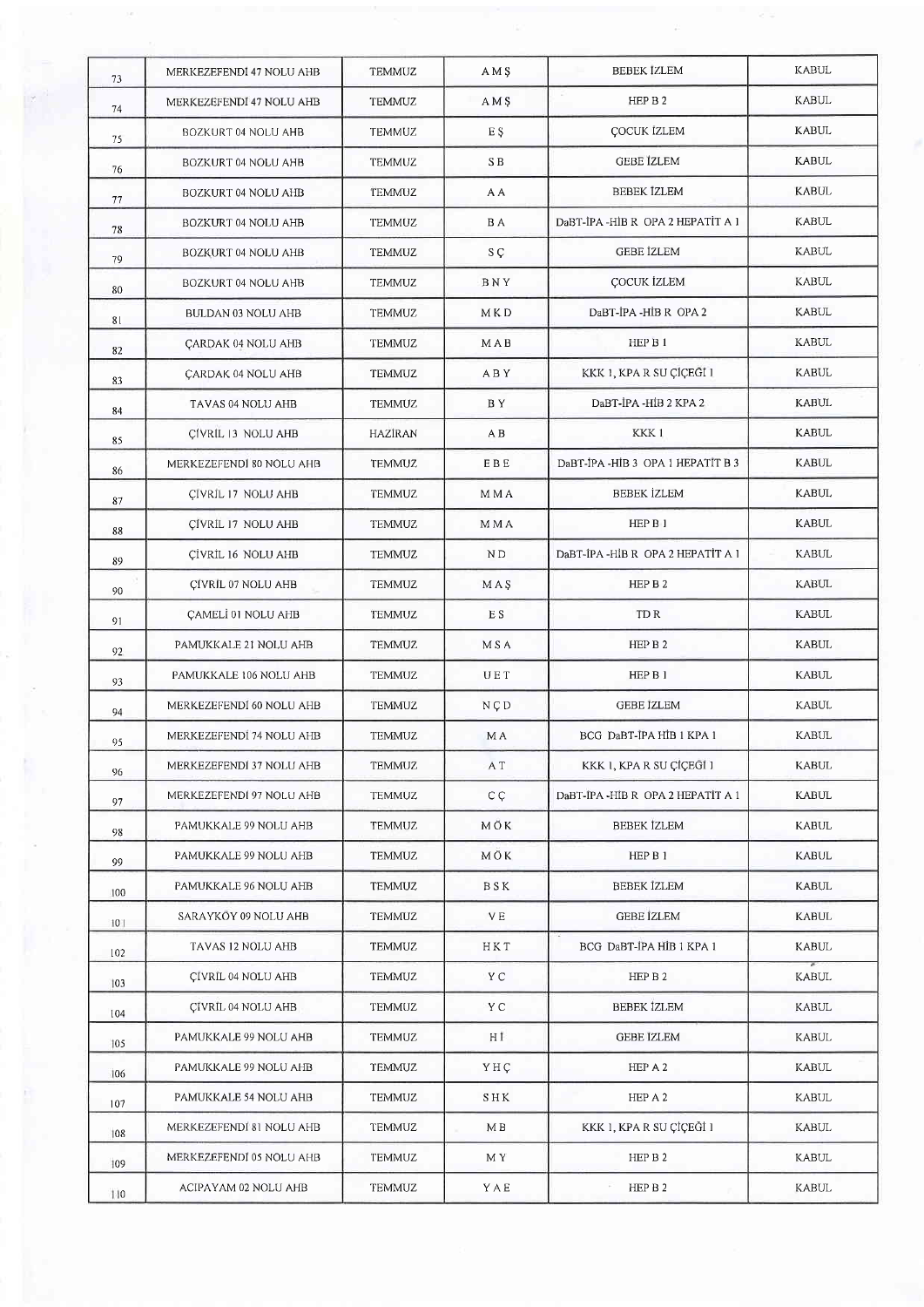|   | 111 | SARAYKÖY 03 NOLU AHB       | TEMMUZ        | BKS            | GEBE IZLEM                        | <b>KABUL</b> |
|---|-----|----------------------------|---------------|----------------|-----------------------------------|--------------|
|   | 112 | ACIPAYAM 03 NOLU AHB       | TEMMUZ        | ΕÖ             | DaBT-IPA -HIB R                   | KABUL        |
|   | 113 | ACIPAYAM 07 NOLU AHB       | TEMMUZ        | Y A            | DaBT-IPA -HIB 2 KPA 2             | <b>KABUL</b> |
|   | 114 | CIVRIL 01 NOLU AHB         | <b>TEMMUZ</b> | SE.            | DaBT-IPA -HIB 2 KPA 2             | KABUL        |
| 燃 | 115 | BULDAN 06 NOLU AHB         | TEMMUZ        | ANY            | HEP B 2                           | KABUL        |
|   | 16  | BOZKURT 03 NOLU AHB        | TEMMUZ        | A E            | DaBT-IPA-HIB R OPA 2 HEPATIT A 1  | KABUL        |
|   | 117 | BOZKURT 03 NOLU AHB        | <b>TEMMUZ</b> | A E            | <b>COCUK İZLEM</b>                | <b>KABUL</b> |
|   | 118 | <b>BOZKURT 04 NOLU AHB</b> | <b>TEMMUZ</b> | MY <sub></sub> | <b>GEBE IZLEM</b>                 | <b>KABUL</b> |
|   | 119 | MERKEZEFENDİ 29 NOLU AHB   | <b>TEMMUZ</b> | M A            | HEP B 1                           | KABUL        |
|   | 120 | MERKEZEFENDI 29 NOLU AHB   | TEMMUZ        | AGEYEN         | TD R                              | KABUL        |
|   | 121 | PAMUKKALE 89 NOLU AHB      | TEMMUZ        | ŌSA            | HEPATIT B 2                       | KABUL        |
|   | 122 | PAMUKKALE 89 NOLU AHB      | <b>TEMMUZ</b> | ÖВA            | HEPATIT B 2                       | KABUL        |
|   | 123 | PAMUKKALE 71 NOLU AHB      | TEMMUZ        | NAS            | <b>GEBE IZLEM</b>                 | <b>KABUL</b> |
|   | 124 | PAMUKKALE 44 NOLU AHB      | TEMMUZ        | HRC            | DaBT-IPA -HIB 3 OPA 1             | KABUL        |
|   | 125 | PAMUKKALE 44 NOLU AHB      | TEMMUZ        | K S            | TD R                              | <b>KABUL</b> |
|   | 126 | MERKEZEFENDI 16 NOLU AHB   | <b>TEMMUZ</b> | <b>ISA</b>     | <b>ÇOCUK İZLEM</b>                | <b>KABUL</b> |
|   | 127 | MERKEZEFENDI 16 NOLU AHB   | TEMMUZ        | İSA            | HEP A 2                           | KABUL        |
|   | 128 | MERKEZEFENDI 54 NOLU AHB   | TEMMUZ        | G H            | DaBT-IPA -HIB 2 KPA 2             | KABUL        |
|   | 129 | MERKEZEFENDI 53 NOLU AHB   | TEMMUZ        | D A            | BCG DaBT-IPA HIB 1 KPA 1          | KABUL        |
|   | 130 | KALE 02 NOLU AHB           | <b>TEMMUZ</b> | S F            | TD R                              | KABUL        |
|   | 131 | MERKEZEFENDI 23 NOLU AHB   | <b>TEMMUZ</b> | K M            | HEP B 2                           | KABUL        |
|   | 132 | MERKEZEFENDI 23 NOLU AHB   | TEMMUZ        | K M            | <b>BEBEK İZLEM</b>                | <b>KABUL</b> |
|   | 133 | KALE 02 NOLU AHB           | <b>TEMMUZ</b> | M M            | TD R                              | <b>KABUL</b> |
|   | 134 | MERKEZEFENDI 49 NOLU AHB   | TEMMUZ        | K A            | <b>GEBE IZLEM</b>                 | KABUL        |
|   | 135 | MERKEZEFENDI 43 NOLU AHB   | TEMMUZ        | ÖTG            | DaBT-IPA -HIB 2 KPA 2             | KABUL        |
|   | 136 | HONAZ 07 NOLU AHB          | TEMMUZ        | ΥB             | DaBT-IPA-HIB R OPA 2 HEPATIT A 1  | <b>KABUL</b> |
|   | 137 | HONAZ 07 NOLU AHB          | TEMMUZ        | ΥB             | COCUK IZLEM                       | KABUL        |
|   | 138 | MERKEZEFENDI 86 NOLU AHB   | TEMMUZ        | MDB            | COCUK IZLEM                       | KABUL        |
|   | 139 | MERKEZEFENDI 55 NOLU AHB   | TEMMUZ        | YST            | DaBT-IPA-HIB R OPA 2 HEPATIT A 1  | KABUL        |
|   | 140 | MERKEZEFENDI 94 NOLU AHB   | TEMMUZ        | ÜHK            | DaBT-IPA-HIB 3 OPA 1 HEPATIT B 3  | KABUL        |
|   | 141 | PAMUKKALE 35 NOLU AHB      | TEMMUZ        | A Y            | GEBE IZLEM                        | KABUL        |
|   | 142 | PAMUKKALE 71 NOLU AHB      | TEMMUZ        | ZSK            | HEP B 2                           | KABUL        |
|   | 143 | MERKEZEFENDI 43 NOLU AHB   | TEMMUZ        | ŌTG            | DaBT-IPA -HIB 2 KPA 2             | KABUL        |
|   | 144 | ACIPAYAM 18 NOLU AHB       | TEMMUZ        | HEC            | HEP B 1                           | KABUL        |
|   | 145 | PAMUKKALE 93 NOLU AHB      | TEMMUZ        | EAÇ            | DABT R-KKK 2                      | KABUL        |
|   | 146 | PAMUKKALE 86 NOLU AHB      | TEMMUZ        | HBK            | DaBT-IPA -HIB 3 OPA 1 HEPATIT B 3 | KABUL        |
|   | 47  | MERKEZEFENDI 78 NOLU AHB   | TEMMUZ        | OAM            | DaBT-İPA -HİB 2 KPA 2             | KABUL        |
|   | 48  | MERKEZEFENDÎ 12 NOLU AHB   | TEMMUZ        | A S G          | DaBT-IPA -HIB R OPA 2             | <b>KABUL</b> |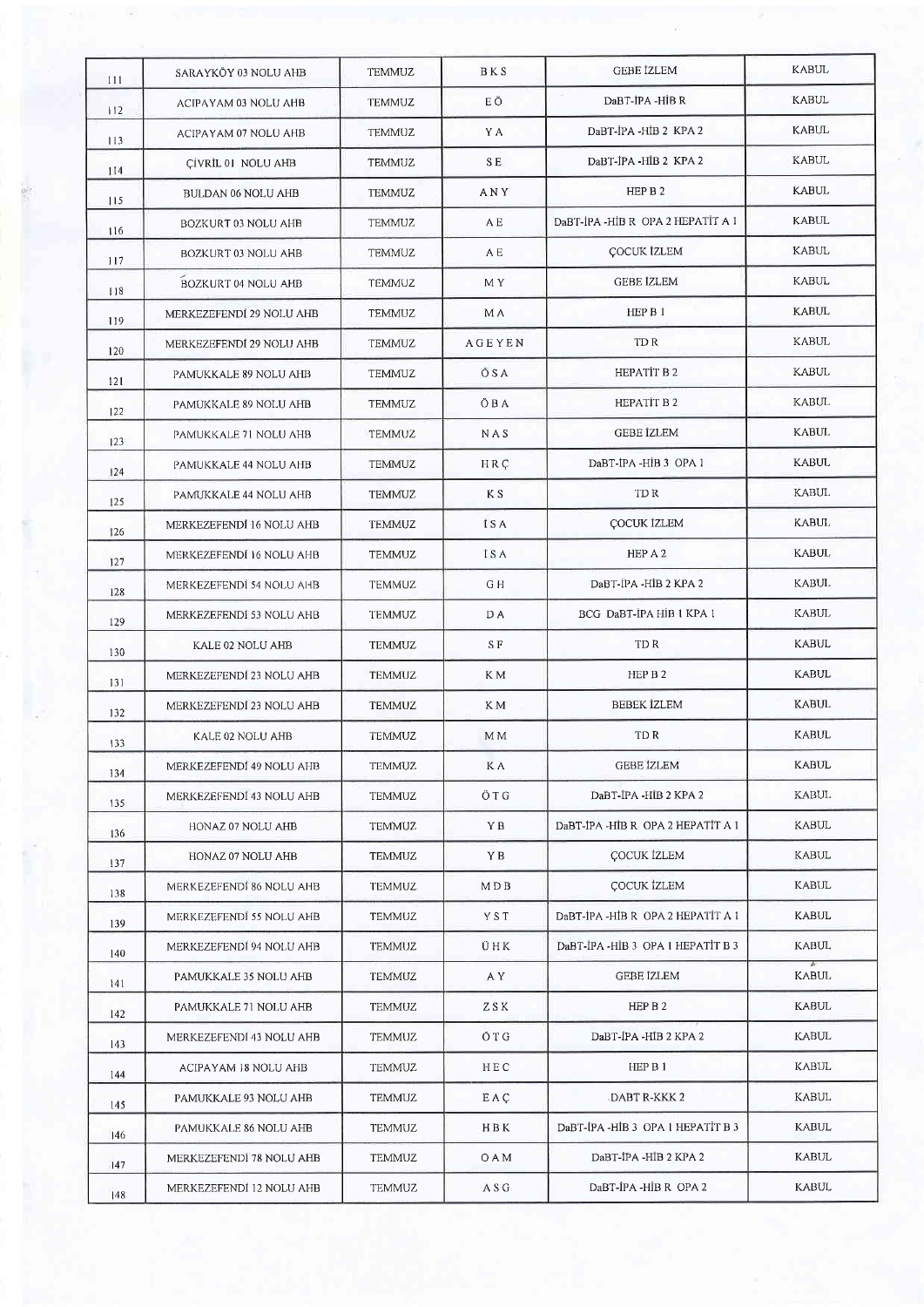| 149 | MERKEZEFENDI 38 NOLU AHB  | <b>TEMMUZ</b> | A Ō            | <b>GEBE IZLEM</b>                | <b>KABUL</b>                             |
|-----|---------------------------|---------------|----------------|----------------------------------|------------------------------------------|
| 150 | MERKEZEFENDI 12 NOLU AHB  | TEMMUZ        | B A            | COCUK İZLEM                      | <b>KABUL</b>                             |
| 151 | BOZKURT 01 NOLU AHB       | <b>TEMMUZ</b> | A B            | <b>COCUK İZLEM</b>               | <b>KABUL</b>                             |
| 152 | MERKEZEFENDİ 14 NOLU AHB  | <b>TEMMUZ</b> | R U            | DABT R-KKK 2                     | <b>KABUL</b>                             |
| 153 | MERKEZEFENDI 06 NOLU AHB  | <b>TEMMUZ</b> | ΤK             | HEP B 2                          | <b>KABUL</b>                             |
| 154 | MERKEZEFENDI 07 NOLU AHB  | <b>TEMMUZ</b> | MSG            | HEP B 1                          | <b>KABUL</b>                             |
| 155 | BULDAN 08 NOLU AHB        | <b>TEMMUZ</b> | A A            | HEP A 1                          | KABUL                                    |
| 156 | PAMUKKALE 35 NOLU AHB     | <b>TEMMUZ</b> | F <sub>S</sub> | <b>KPAR</b>                      | <b>KABUL</b>                             |
| 157 | SARAYKÖY 04 NOLU AHB      | <b>TEMMUZ</b> | MUY            | HEP A 2                          | <b>KABUL</b>                             |
| 158 | HONAZ II NOLU AHB         | <b>TEMMUZ</b> | <b>IAG</b>     | <b>BEBEK IZLEM</b>               | <b>KABUL</b>                             |
| 159 | HONAZ 11 NOLU AHB         | <b>TEMMUZ</b> | <b>İAG</b>     | DaBT-IPA -HIB 2 KPA 2            | <b>KABUL</b>                             |
| 160 | MERKEZEFENDI 51 NOLU AHB  | <b>TEMMUZ</b> | R Ö            | TD R                             | İŞLEM YAPMAYA<br><b>GEREK YOK</b>        |
| 161 | MERKEZEFENDI 02 NOLU AHB  | TEMMUZ        | НÖ             | HEP A 2                          | <b>İSLEM YAPMAYA</b><br><b>GEREK YOK</b> |
| 162 | MERKEZEFENDI 02 NOLU AHB  | <b>TEMMUZ</b> | R T            | HEP A 2                          | İSLEM YAPMAYA<br><b>GEREK YOK</b>        |
| 163 | MERKEZEFENDI 82 NOLU AHB  | <b>TEMMUZ</b> | T B            | DaBT-IPA -HIB 2 KPA 2            | İŞLEM YAPMAYA<br><b>GEREK YOK</b>        |
| 164 | MERKEZEFENDI 75 NOLU AHB  | <b>TEMMUZ</b> | HD             | DaBT-IPA-HIB 3 OPA 1 HEPATIT B 3 | İŞLEM YAPMAYA<br><b>GEREK YOK</b>        |
| 165 | MERKEZEFENDI 83 NOLU AHB  | <b>TEMMUZ</b> | AEI            | HEP B 2                          | İŞLEM YAPMAYA<br><b>GEREK YOK</b>        |
| 166 | MERKEZEFENDI 93 NOLU AHB  | TEMMUZ        | A Y            | Td R                             | İSLEM YAPMAYA<br><b>GEREK YOK</b>        |
| 167 | PAMUKKALE 43 NOLU AHB     | TEMMUZ        | EBÖ            | Td R                             | İŞLEM YAPMAYA<br><b>GEREK YOK</b>        |
| 168 | PAMUKKALE 29 NOLU AHB     | <b>TEMMUZ</b> | A A            | Td R                             | İSLEM YAPMAYA<br><b>GEREK YOK</b>        |
| 169 | PAMUKKALE 29 NOLU AHB     | <b>TEMMUZ</b> | BK.            | Td R                             | İSLEM YAPMAYA<br><b>GEREK YOK</b>        |
| 170 | PAMUKKALE 49 NOLU AHB     | TEMMUZ        | SB.            | Td R                             | İŞLEM YAPMAYA<br><b>GEREK YOK</b>        |
| 171 | PAMUKKALE 06 NOLU AHB     | <b>TEMMUZ</b> | F K            | Td R                             | İŞLEM YAPMAYA<br><b>GEREK YOK</b>        |
| 172 | PAMUKKALE 96 NOLU AHB     | TEMMUZ        | BSK            | HEP B 1                          | IŞLEM YAPMAYA<br><b>GEREK YOK</b>        |
| 173 | CIVRIL 17 NOLU AHB        | TEMMUZ        | EY.            | <b>BEBEK IZLEM</b>               | <b>İSLEM YAPMAYA</b><br><b>GEREK YOK</b> |
| 174 | ÇÎVRÎL 17 NOLU AHB        | <b>TEMMUZ</b> | DY.            | BEBEK İZLEM                      | İŞLEM YAPMAYA<br><b>GEREK YOK</b>        |
| 175 | HONAZ 08 NOLU AHB         | <b>TEMMUZ</b> | N D            | GEBE İZLEM                       | <b>ISLEM YAPMAYA</b><br><b>GEREK YOK</b> |
| 176 | SARAYKÖY 07 NOLU AHB      | <b>TEMMUZ</b> | SB.            | Td R                             | İŞLEM YAPMAYA<br><b>GEREK YOK</b>        |
| 177 | TAVAS 01 NOLU AHB         | TEMMUZ        | G K            | <b>GEBE IZLEM</b>                | İSLEM YAPMAYA<br><b>GEREK YOK</b>        |
| 178 | TAVAS 12 NOLU AHB         | TEMMUZ        | R Y            | Td R                             | <b>İSLEM YAPMAYA</b><br><b>GEREK YOK</b> |
| 179 | MERKEZEFENDI 75 NOLU AHB  | TEMMUZ        | ÜEP            | DaBT-IPA-HIB 3 OPA 1 HEPATIT B 3 | <b>ISLEM YAPMAYA</b><br><b>GEREK YOK</b> |
| 180 | MERKEZEFENDI 53 NOLU AHB  | TEMMUZ        | D A            | <b>BEBEK IZLEM</b>               | İSLEM YAPMAYA<br><b>GEREK YOK</b>        |
| 181 | PAMUKKALE 47 NOLU AHB     | TEMMUZ        | ΕE             | Td R                             | <b>ISLEM YAPMAYA</b><br><b>GEREK YOK</b> |
| 182 | <b>CÍVRIL 07 NOLU AHB</b> | <b>TEMMUZ</b> | MAS            | <b>BEBEK IZLEM</b>               | İSLEM YAPMAYA<br><b>GEREK YOK</b>        |
| 183 | CÍVRIL 06 NOLU AHB        | TEMMUZ        | EEE            | HEP A 2                          | <b>ISLEM YAPMAYA</b><br><b>GEREK YOK</b> |
| 184 | PAMUKKALE 96 NOLU AHB     | TEMMUZ        | HNK            | DaBT-IPA-HIB R OPA 2 HEPATIT A 1 | İSLEM YAPMAYA<br><b>GEREK YOK</b>        |
| 185 | PAMUKKALE 96 NOLU AHB     | TEMMUZ        | HNK            | COCUK İZLEM                      | İŞLEM YAPMAYA<br><b>GEREK YOK</b>        |
| 186 | PAMUKKALE 54 NOLU AHB     | TEMMUZ        | S H K          | <b>COCUK İZLEM</b>               | İŞLEM YAPMAYA<br><b>GEREK YOK</b>        |
|     |                           |               |                |                                  |                                          |

F